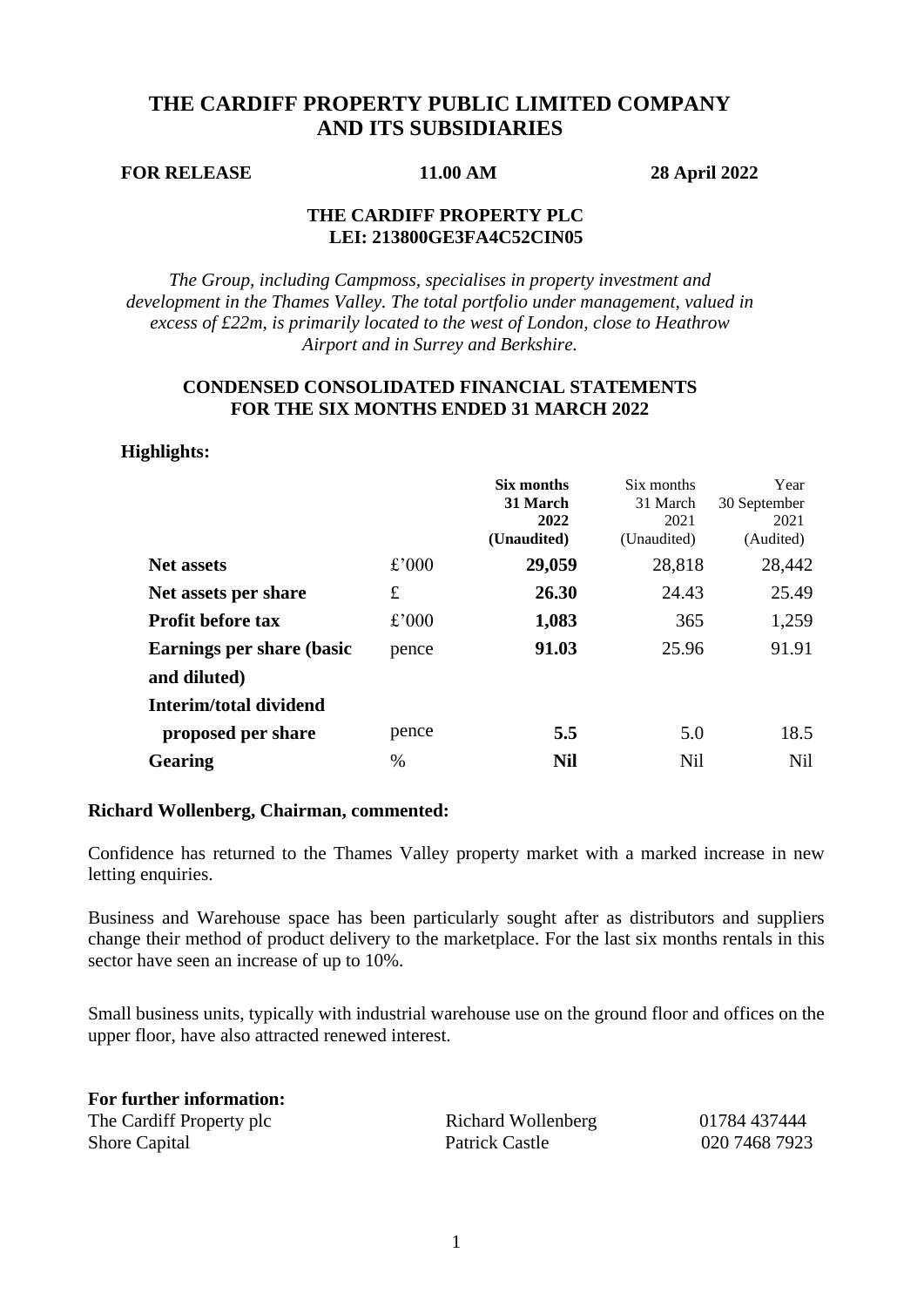# **THE CARDIFF PROPERTY PLC**

# **CONDENSED CONSOLIDATED FINANCIAL STATEMENTS FOR THE SIX MONTHS ENDED 31 MARCH 2022**

# **INTERIM MANAGEMENT REPORT**

Dear Shareholder,

Confidence has returned to the Thames Valley property market with a marked increase in new letting enquiries.

Business and Warehouse space has been particularly sought after as distributors and suppliers change their method of product delivery to the marketplace. For the last six months rentals in this sector have seen an increase of up to 10%.

Small business units, typically with industrial warehouse use on the ground floor and offices on the upper floor, have also attracted renewed interest.

Demand for retail space remains subject to the evolving change in shopping habits and the continuing advance in internet shopping. Despite all these difficulties, well-known high street food outlets have performed well over the past two years.

As tenants return to their offices, enquiries have increased over recent months and several new office leases have been completed. Rental levels have remained unchanged with the lease term being between 3 and 7 years occasionally including a tenant's break and with rental linked to increases in the Retail Price Index.

The Group's policy of maintaining a close liaison with tenants has proved successful. Where necessary a deferment of rent was agreed together with monthly rather than quarterly payments.

During the year several commercial leases due to expire were renewed and as at the time of writing this report a number of new lettings are in solicitors' hands.

The Thames Valley residential sales market remains buoyant as indicated by the Group's development of 52 luxury apartments at Woking 90% of which are now sold achieving levels above those originally budgeted for. The residential lettings market remains firm.

# **FINANCIALS**

For the 6 months ending 31 March 2022 profit before tax amounted to £1.08m (March 2021: £0.37m; year ended September 2021: £1.26m). This figure includes an after-tax profit from Campmoss Property Company Limited ("Campmoss") our 47.62% joint venture of £0.66m (March 2021: £0.04m; year ended September 2021: £0.07m). During the first half of the year the company received a dividend of £1.0m (March 2021: £nil; September 2021 £0.50m) from its investment in Campmoss.

Revenue for the 6 months to 31 March 2022 represented by rental income, totalled £0.35m (March 2021: £0.32m : September 2021: £0.60m). The Group's share of revenue from Campmoss was £7.75m (March 2021: £0.29m; September 2021: £0.60m), represented by rental income of £0.28m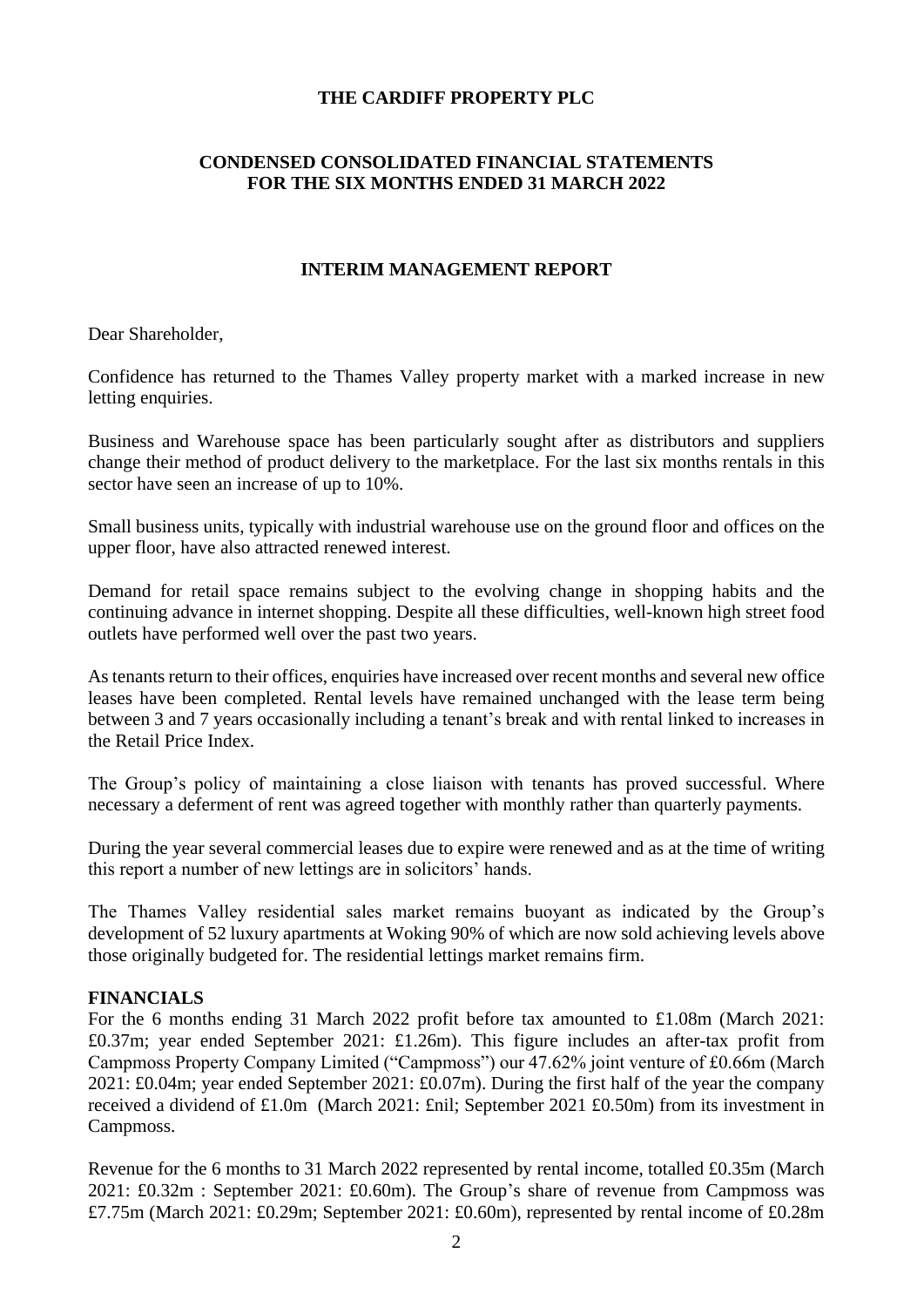(March 2021: £0.29m; September 2021: £0.60m) and property sales of £7.47m (March 2021: £nil, September 2021: £nil). Rental income and sales figures for Campmoss are not included in Group revenue.

Net assets of the group as at 31 March 2022 were £29.06m (March 2021: £28.82m; September 2021: £28.44m), equivalent to £26.30 per share (March 2021: £24.45; September 2021: £25.49). The Company's share of net assets in Campmoss, included on the Group balance sheet, amounted to £15.55m (March 2021: £16.36m; September 2021: £15.90m). Cash balances are held on short term deposit and at the half year the company had nil gearing (March 2021: £nil, September 2021: £nil).

The directors are of the opinion that on balance, other than as mentioned in this report, there are no material changes in the investment value of the Group's portfolio as at 31 March 2022.

The freehold investment properties held by Cardiff will be professionally valued at 30 September 2022.

During the 6 months to 31 March 2022 the company purchased 10,969 ordinary shares (March 2021: 22,750 ordinary shares; year ended September 2021: 78,525 ordinary shares) for cancellation. There have been no material events or material changes in assets, liabilities, or related party relationships since 30 September 2021.

Current IFRS accounting recommends that deferred tax is chargeable on the difference between the indexed cost of properties and quoted investments and their current market value. However, current IFRS accounting does not require the same treatment in respect of the group's unquoted investments in Campmoss Property, the 47.62% owned joint venture, which represent a substantial part of the company's net assets.

Whilst provision is made in Campmoss accounts for deferred tax, should the shares held in Campmoss be disposed of, for indicative purposes, based on the value in the company's balance sheet at 31 March 2022 this would result in a tax liability of £3.89m (March 2021: £3.11m; September 2021: £3.9m) equivalent to £3.52 per share (March 2021: £2.65; September 2021: £3.56) calculated using a tax rate of 25% (March 2021: 19%; September 2021: 25%). This information is provided to shareholders as an additional, non-statutory, disclosure.

# **DIVIDEND**

The directors have declared an interim dividend of 5.5p (interim March 2021: 5.0p; final September 2021: 13.5p) an increase of 10% which will be paid on 30 June 2022 to shareholders on the register at 27 May 2022.

# **THE INVESTMENT & DEVELOPMENT PORTFOLIO**

The Group's freehold property portfolio, including those held by Campmoss, is primarily located in the Thames Valley and the counties of Surrey, Berkshire and Buckinghamshire.

The Windsor Business Centre, Windsor, comprises 4 business units all of which are let on medium term leases inclusive of a development break clause. The property recently received planning consent for a new 20,000 sq. ft. office scheme. Agents have been retained to seek pre-lettings with the final scheme currently under further discussion with our architects. Commencement of this development will depend on securing suitable lettings.

Maidenhead Enterprise Centre, Maidenhead, comprises 6 individual business units totalling 14,000 sq. ft. All units are let on a mixture of short and medium term leases. One lease is due to expire at the end of the financial year.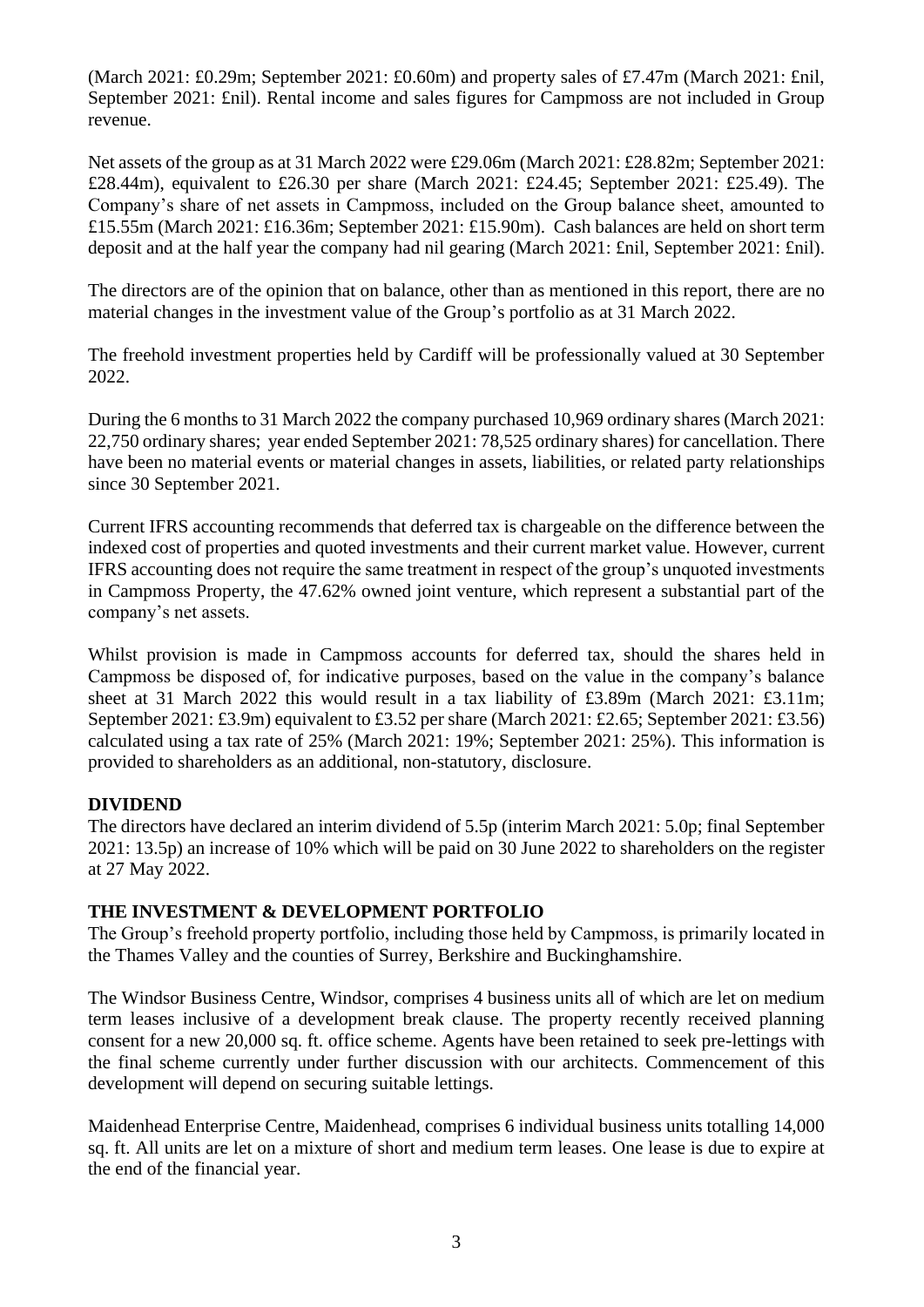The White House, Egham, comprises 5 ground floor retail units with air-conditioned offices on the first floor. The building is located in the historical town of Egham, Surrey with a prominent location on the High Street. A vacant retail unit was recently let achieving a small increase in rental and a new lease completed for part of the upper floor offices. Agents are retained to market the remaining space.

Cowbridge Road, Cardiff, comprises a commercial property on 2 floors and is currently let on a short term lease to the Royal Mail, for use as a sorting centre. Planning permission has been granted for a new 20 apartment residential building with retail on the ground floor and negotiations for a freehold sale are currently in progress.

Heritage Court, Egham, comprises 4 fully let retail units. The upper floor residential units were previously sold on long leaseholds. The adjoining freehold office is occupied by the company.

# **CAMPMOSS PROPERTY COMPANY LIMITED & SUBSIDIARIES**

The Campmoss portfolio provides a range of office, retail and residential properties in Burnham, Bracknell and Maidenhead.

The development of 52 luxury apartments at Britannia Wharf, Woking has recently completed with 47 apartments sold at the half year. Gross sales revenues are expected to be higher than originally targeted. The scheme was undertaken through a joint venture with a local Surrey based developer.

Market Street, Bracknell, comprises 4 adjacent buildings which include a total of 33 retail units and 17 individual apartments on the upper floors of two of the buildings. The majority of retail units are let on medium term leases and the retained apartments are all let on Assured Shorthold Tenancy Agreements which are also available for sale.

Highway House, Maidenhead retains planning permission for a new 48,000 sq. ft. gross Grade A office scheme. The commencement of construction will be subject to achieving pre-lettings which have so far proved unsuccessful. An updated office scheme is currently being prepared and separately a residential scheme is under discussion with the local authority. The cleared site is currently let as a car park to an adjoining office user.

The Priory Business Centre, Stomp Road, Burnham, comprising 9,000 sq. ft. has recently achieved a number of new lettings. The adjacent office block of 17,000 sq. ft. is partly occupied, and agents have been appointed to market the unoccupied space. A planning application for a care home, retaining the existing Business Centre, was recently refused and new plans are being prepared for further submission.

# **MANAGEMENT AND TEAM**

The management of our buildings and tenants is very important to the Group's ongoing success and I would take this opportunity of thanking our small management team and Joint Venture partner for their hard work and continued support.

# **RELATIONSHIP AGREEMENT**

The Company has entered into a written and legally binding Relationship Agreement with myself, its controlling shareholder, to address the requirements of LR9.2.2AR of the Listing Rules.

# **OUTLOOK**

As mentioned in this report the Thames Valley property market continues to improve although the prospect of high inflation and a squeeze on real incomes should not be overlooked. Concerns remain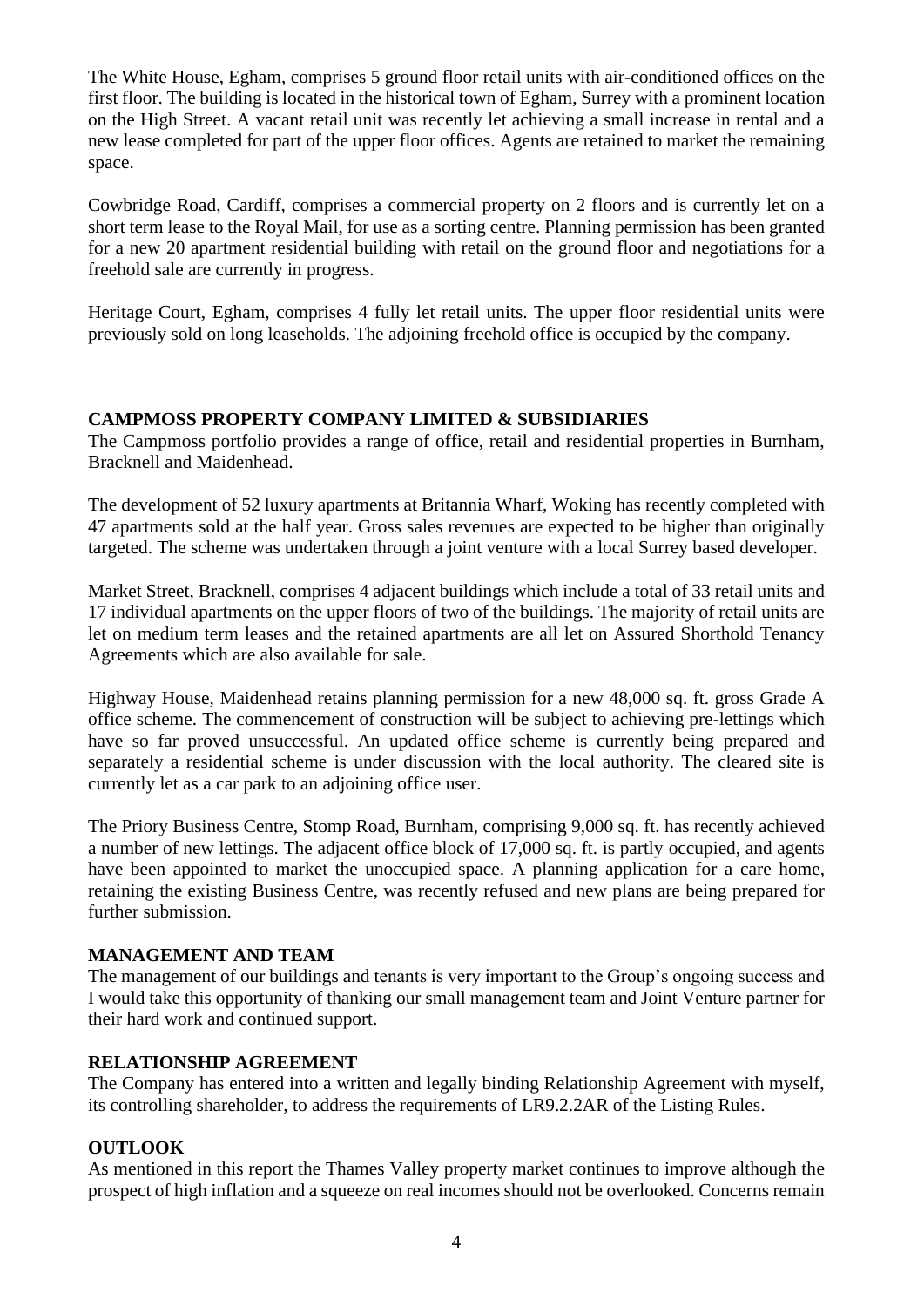as to the size of government debt and the effect on the market and the economy of further increases in interest rates.

The Group will continue to manage and develop its existing portfolio and seek new opportunities.

I look forward to reporting further at the year end.

**J Richard Wollenberg** Chairman 28 April 2022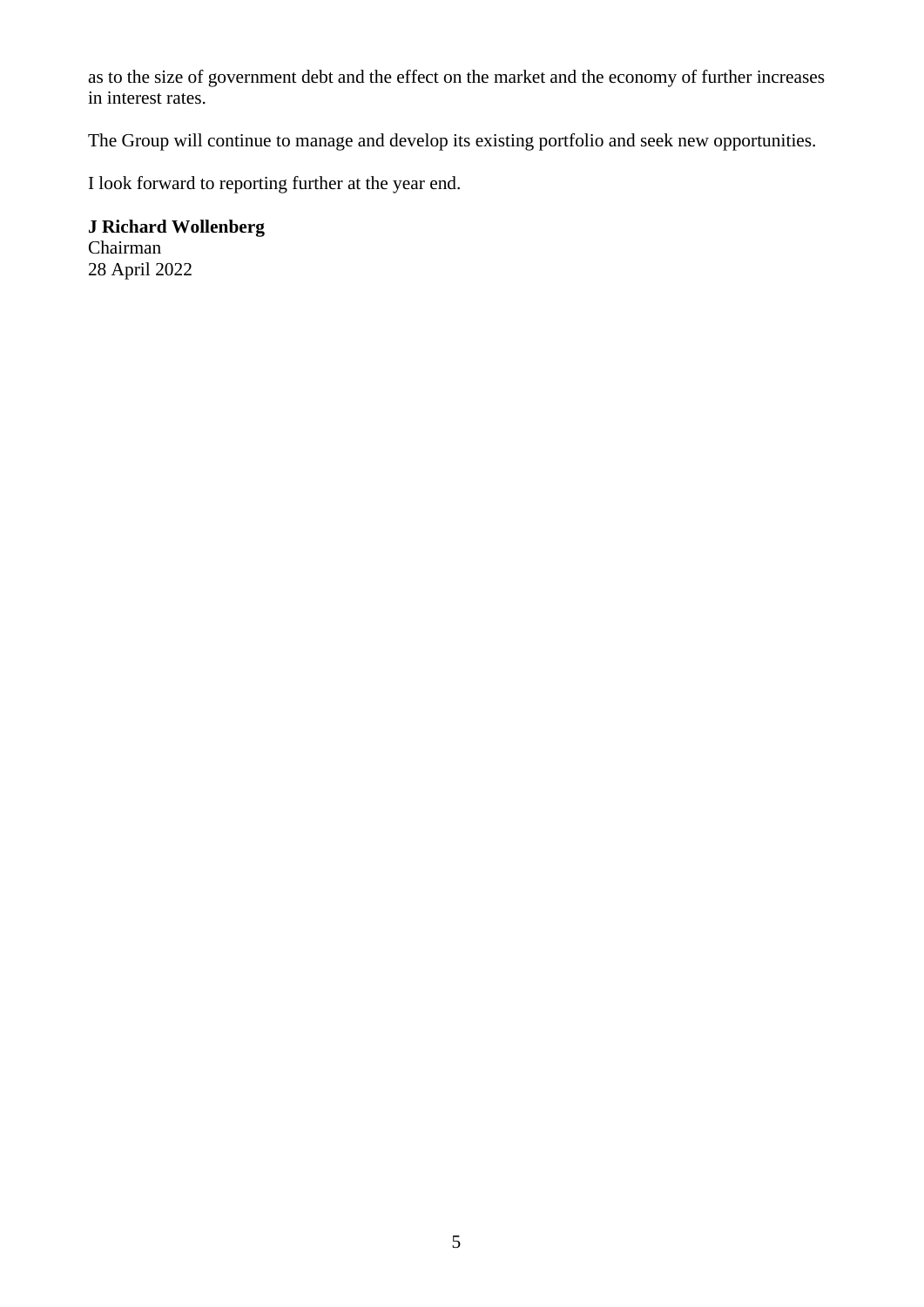# **Condensed Consolidated Interim Income Statement**

**FOR THE SIX MONTHS ENDED 31 MARCH 2022**

|                                                                      | Six months  | Six months  | Year         |
|----------------------------------------------------------------------|-------------|-------------|--------------|
|                                                                      | 31 March    | 31 March    | 30 September |
|                                                                      | 2022        | 2021        | 2021         |
|                                                                      | (Unaudited) | (Unaudited) | (Audited)    |
|                                                                      | £'000       | £'000       | £'000        |
| <b>Revenue</b>                                                       | 348         | 322         | 596          |
| Cost of sales                                                        | (22)        | (48)        | (33)         |
| <b>Gross profit</b>                                                  | 326         | 274         | 563          |
| Administrative expenses                                              | (274)       | (258)       | (502)        |
| Other operating income                                               | 346         | 280         | 553          |
| Operating profit before gains on investment properties               |             |             |              |
| and other investments                                                | 398         | 296         | 614          |
| Fair value movement on revaluation of investment<br>properties       |             |             | 513          |
| <b>Operating profit</b>                                              | 398         | 296         | 1,147        |
| Financial income                                                     | 25          | 28          | 54           |
| Financial expense                                                    | (4)         |             | (9)          |
| Share of results of Joint Venture                                    | 664         | 41          | 67           |
| <b>Profit before taxation</b>                                        | 1,083       | 365         | 1,259        |
| Taxation                                                             | (73)        | (57)        | (181)        |
| Profit for the period attributable to equity holders                 | 1,010       | 308         | 1,078        |
| Earnings per share on profit for the period - pence                  |             |             |              |
| Basic and diluted                                                    | 91.03       | 26.0        | 91.91        |
| <b>Dividends</b>                                                     |             |             |              |
| Final 2021 paid 13.5p (2020: 12.8p)                                  | 149         | 152         | 152          |
| Interim 2021 paid 5.0p                                               |             | ÷           | 59           |
|                                                                      | 149         | 152         | 211          |
|                                                                      |             |             |              |
| Final 2021 proposed 13.5p<br>Interim 2022 proposed 5.5p (2021: 5.0p) | 61          | 59          | 151          |
|                                                                      |             |             |              |
|                                                                      | 61          | 59          | 151          |
|                                                                      |             |             |              |

These results relate entirely to continuing operations. There were no acquisitions or disposals during these periods.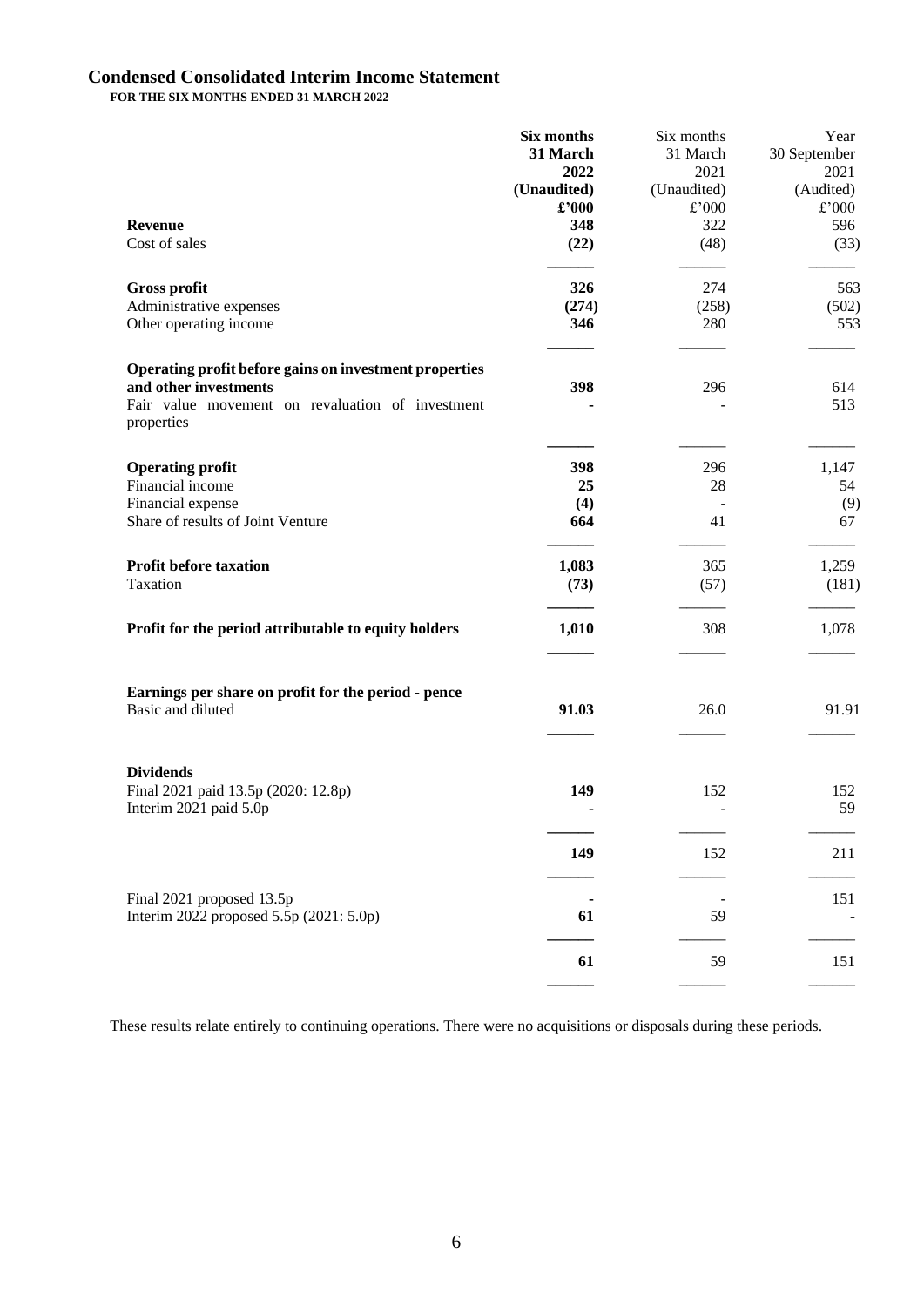### **Condensed Consolidated Interim Statement of Comprehensive Income and Expense FOR THE SIX MONTHS ENDED 31 MARCH 2022**

|                                                                                                                                                                       | Six months<br>31 March<br>2022<br>(Unaudited)<br>$\pounds 000$ | Six months<br>31 March<br>2021<br>(Unaudited)<br>£'000 | Year<br>30 September<br>2021<br>(Audited)<br>£'000 |
|-----------------------------------------------------------------------------------------------------------------------------------------------------------------------|----------------------------------------------------------------|--------------------------------------------------------|----------------------------------------------------|
| Profit for the financial period                                                                                                                                       | 1,010                                                          | 308                                                    | 1,078                                              |
| Items that cannot be reclassified subsequently to profit or<br>loss<br>Revaluation of investments<br>Items that may be reclassified subsequently to profit or<br>loss | (19)                                                           | (19)                                                   | 8                                                  |
| Revaluation of other properties                                                                                                                                       | ٠                                                              |                                                        | (21)                                               |
| Total comprehensive income and expense for the period<br>attributable to equity holders of the parent company                                                         | 991                                                            | 289                                                    | 1,065                                              |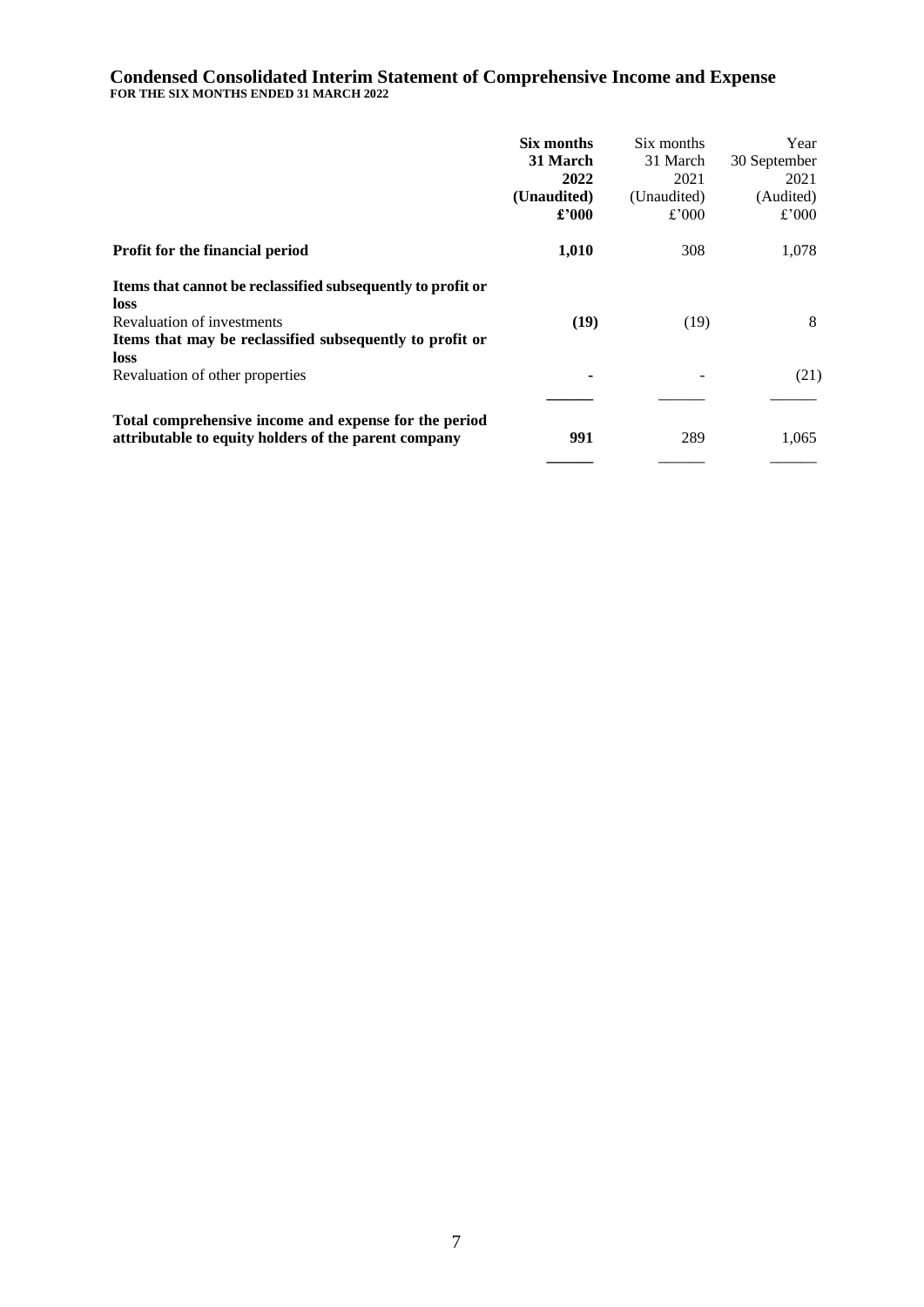# **Condensed Consolidated Interim Balance Sheet**

**AT 31 MARCH 2022**

|                                                    | 31 March    | 31 March      | 30 September   |
|----------------------------------------------------|-------------|---------------|----------------|
|                                                    | 2022        | 2021 restated | 2021           |
|                                                    | (Unaudited) | (Unaudited)   | (Audited)      |
| <b>Non-current assets</b>                          | £'000       | £'000         | $\pounds$ '000 |
| Freehold investment properties                     | 5,956       | 5,410         | 5,968          |
| Property, plant and equipment                      | 241         | 230           | 240            |
| Right of use asset                                 | 150         | 165           | 155            |
| Investment in Joint Venture                        | 15,554      | 16,364        | 15,890         |
| Other financial assets                             | 1,054       | 1,076         | 1,073          |
|                                                    |             |               |                |
| <b>Total non-current assets</b>                    | 22,955      | 23,245        | 23,326         |
|                                                    |             |               |                |
| <b>Current assets</b>                              |             |               |                |
| Stock and work in progress                         | 689         | 688           | 689            |
| Trade and other receivables                        | 182         | 234           | 140            |
| Held to maturity cash deposits                     | 1,088       | 1,054         | 1,907          |
| Cash and cash equivalents                          | 5,192       | 4,696         | 3,594          |
| <b>Total current assets</b>                        | 7,151       | 6,672         | 6,330          |
| <b>Total assets</b>                                | 30,106      | 29,917        | 29,656         |
| <b>Current liabilities</b>                         |             |               |                |
| Trade and other payables                           | (511)       | (635)         | (752)          |
| Corporation tax                                    | (240)       | (236)         | (158)          |
|                                                    |             |               |                |
| <b>Total current liabilities</b>                   | (751)       | (871)         | (910)          |
| <b>Non-current liabilities</b>                     |             |               |                |
| Lease liability                                    | (175)       | (184)         | (178)          |
| Deferred tax liability                             | (121)       | (63)          | (126)          |
| <b>Total non-current liabilities</b>               | (296)       | (247)         | (1,214)        |
| <b>Total liabilities</b>                           | (1,047)     | (1,118)       | (1,214)        |
|                                                    |             |               |                |
| Net assets                                         | 29,059      | 28,799        | 28,442         |
|                                                    |             |               |                |
| <b>Equity</b><br>Called up share capital           | 221         | 234           | 223            |
| Share premium account                              | 5,076       | 5,076         | 5,076          |
| Other reserves                                     | 2,461       | 2,461         | 2,478          |
| Investment property revaluation reserve            | 1,814       | 1,273         | 1,814          |
| Retained earnings                                  | 19,487      | 19,755        | 18,851         |
| Shareholders' funds attributable to equity holders | 29,059      | 28,799        | 28,442         |
| Net assets per share                               | £26.30      | £24.43        | £25.49         |
|                                                    |             |               |                |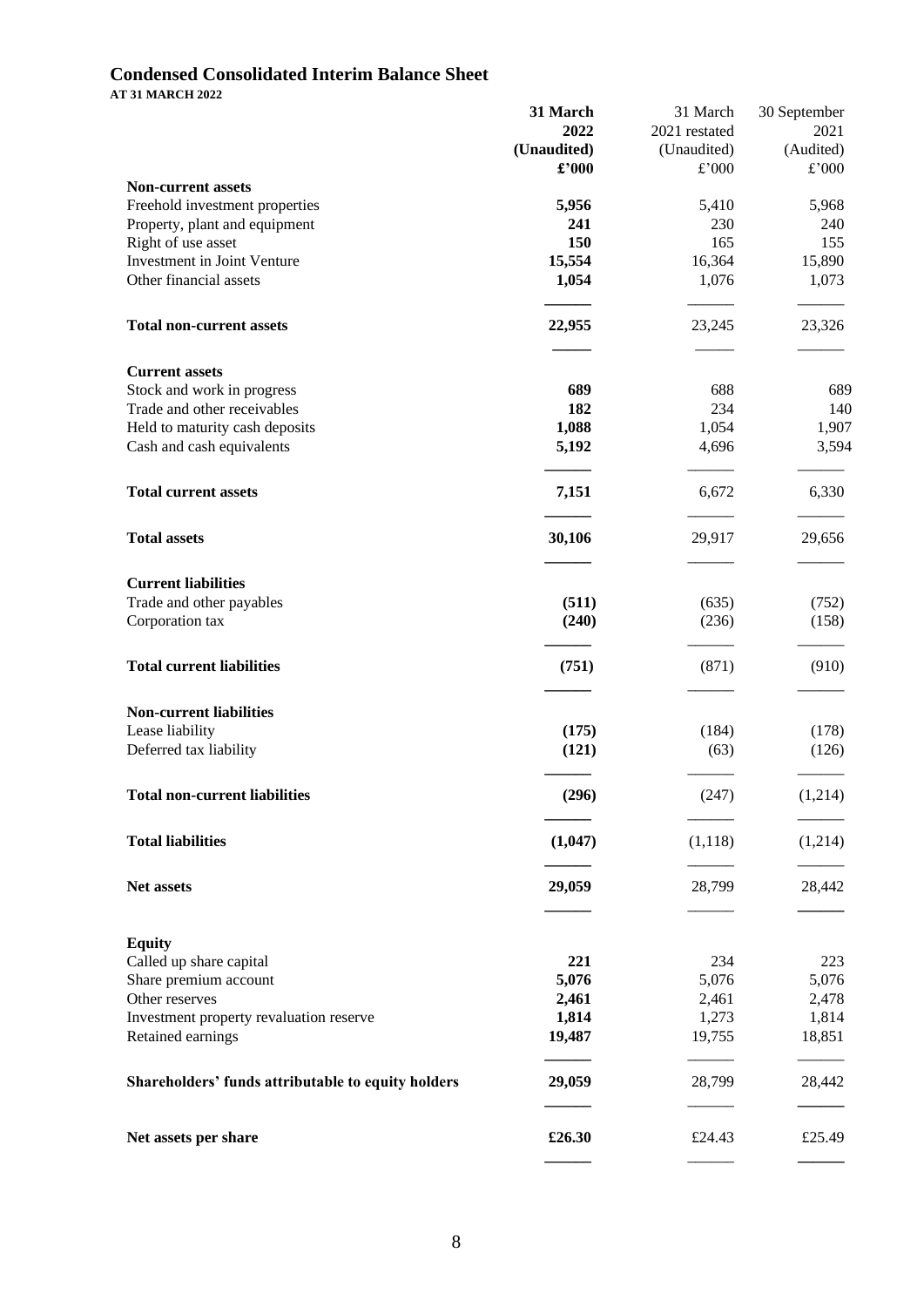### **Condensed Consolidated Interim Statement of Cash Flows**

**FOR THE SIX MONTHS ENDED 31 MARCH 2022**

|                                                                       | Six months                   | Six months                   | Year                       |  |
|-----------------------------------------------------------------------|------------------------------|------------------------------|----------------------------|--|
|                                                                       | 31 March                     | 31 March                     | 30 September               |  |
|                                                                       | 2022<br>(Unaudited)<br>£'000 | 2021<br>(Unaudited)<br>£'000 | 2021<br>(Audited)<br>£'000 |  |
| <b>Cash flows from operating activities</b>                           |                              |                              |                            |  |
| Profit for the period<br>Adjustments for:                             | 1,010                        | 308                          | 1,078                      |  |
| Depreciation right of use assets                                      | 5                            |                              | 10                         |  |
| Financial income                                                      | (25)                         | (28)                         | (54)                       |  |
| Financial expense                                                     | 4                            |                              | 9                          |  |
| Share of profit of Joint Venture                                      | (664)                        | (41)                         | (67)                       |  |
| Fair value movement on revaluation on of investment<br>properties     |                              |                              | (533)                      |  |
| Taxation                                                              | 73                           | 57                           | 181                        |  |
| Cash flows from operations before changes in                          |                              |                              |                            |  |
| working capital                                                       | 403                          | 296                          | 624                        |  |
| Acquisition of inventory and work in progress                         |                              |                              | (1)                        |  |
| (Increase)/decrease in trade and other receivables                    | (42)                         | 4                            | 97                         |  |
| (Decrease)/increase in trade and other payables                       | (241)                        | 106                          | 223                        |  |
| <b>Cash generated from operations</b>                                 | 120                          | 406                          | 943                        |  |
| Tax paid                                                              |                              | 97                           | (43)                       |  |
| Net cash flows from operating activities                              | 120                          | 503                          | 900                        |  |
|                                                                       |                              |                              |                            |  |
| <b>Cash flows from investing activities</b><br>Interest received      | 30                           | 22                           | 49                         |  |
| Dividend from Joint Venture                                           | 1,000                        |                              | 500                        |  |
| Acquisition/(write down) of investments, and property,                | 11                           | (19)                         | (45)                       |  |
| plant and equipment                                                   |                              |                              |                            |  |
| Acquisition of investments                                            |                              | (169)                        | (169)                      |  |
| Proceeds from sale of investment property                             |                              | 462                          | 462                        |  |
| Decrease/(increase) in held term deposits                             | 818                          | 694                          | (159)                      |  |
| Net cash flows from investing activities                              | 1,859                        | 990                          | 638                        |  |
|                                                                       |                              |                              |                            |  |
| <b>Cash flows from financing activities</b><br>Purchase of own shares |                              |                              |                            |  |
| Lease payments                                                        | (225)<br>(7)                 | (418)                        | (1, 492)<br>(14)           |  |
| Dividends paid                                                        | (149)                        | (152)                        | (211)                      |  |
| Net cash flows from financing activities                              | (381)                        | (570)                        | (1,717)                    |  |
|                                                                       |                              |                              |                            |  |
| Net increase/(decrease) in cash and cash equivalents                  | 1,598                        | 923                          | (179)                      |  |
| Cash and cash equivalents at beginning of period                      | 3,594                        | 3,773                        | 3,773                      |  |
| Cash and cash equivalents at end of period                            | 5,192                        | 4,696                        | 3,594                      |  |
|                                                                       |                              |                              |                            |  |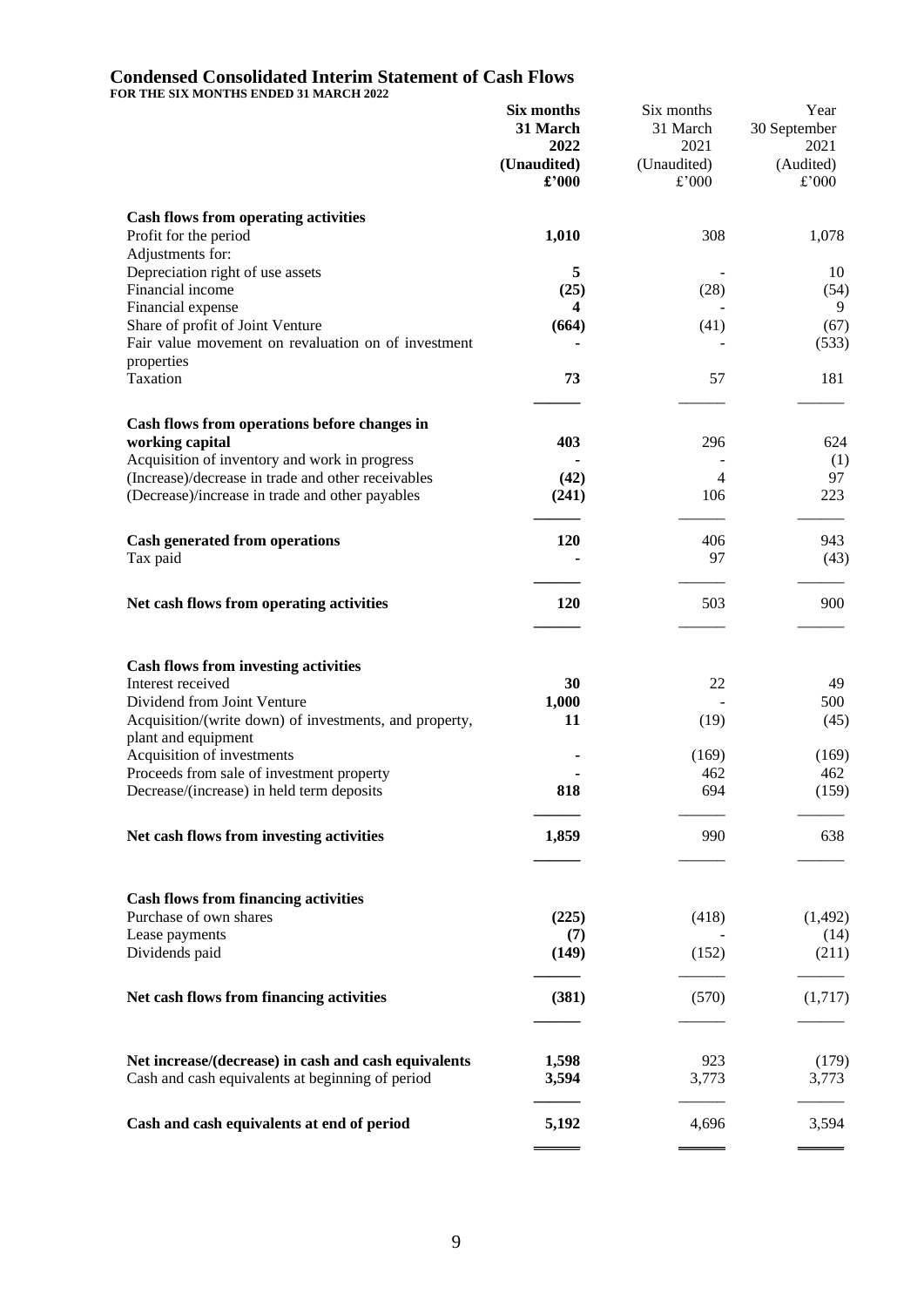# **Condensed Consolidated Interim Statement of Changes in Equity**

**FOR THE SIX MONTHS ENDED 31 MARCH 2022**

|                                                                                                                                     | Share<br>capital<br>$\pounds$ '000 | Share<br>premium<br>account<br>£'000 | Other<br>reserves<br>£'000 | Investment<br>property<br>revaluation<br>reserve<br>£'000 | Retained<br>earnings<br>£'000 | <b>Total</b><br>equity<br>£'000 |
|-------------------------------------------------------------------------------------------------------------------------------------|------------------------------------|--------------------------------------|----------------------------|-----------------------------------------------------------|-------------------------------|---------------------------------|
| At 1 October 2020 as previously<br>stated                                                                                           | 239                                | 5,076                                | 2,475                      | 3,139                                                     | 18,170                        | 29,099                          |
| Prior year adjustment                                                                                                               |                                    |                                      |                            |                                                           | (19)                          | (19)                            |
| At 1 October 2020 restated<br>Profit for the period<br>comprehensive<br>income                                                      | 239                                | 5,076                                | 2,475                      | 3,139                                                     | 18,151<br>308                 | 29,080<br>308                   |
| Other<br>revaluation of investments<br>Transactions with equity holders                                                             |                                    |                                      | (19)                       |                                                           |                               | (19)                            |
| Dividends<br>Purchase of own shares                                                                                                 | (5)                                |                                      | 5                          |                                                           | (152)<br>(418)                | (152)<br>(418)                  |
| Total transactions with equity holders                                                                                              | (5)                                |                                      | 5                          |                                                           | (570)                         | (570)                           |
| Transfer on revaluation of investment<br>properties - Cardiff<br>Transfer on revaluation of investment                              |                                    |                                      |                            | (266)                                                     | 266                           |                                 |
| properties - Campmoss                                                                                                               |                                    |                                      |                            | (1,600)                                                   | 1,600                         |                                 |
| At 31 March 2021 restated<br>Profit for the period                                                                                  | 234                                | 5,076                                | 2,461                      | 1,273                                                     | 19,755<br>770                 | 28,799<br>770                   |
| comprehensive<br>Other<br>income<br>revaluation of investments<br>Revaluation of other property<br>Transactions with equity holders |                                    |                                      | (2)<br>8                   |                                                           |                               | (2)<br>8                        |
| Dividends<br>Purchase of own shares                                                                                                 | (11)                               |                                      | 11                         |                                                           | (59)<br>(1,074)               | (59)<br>(1,074)                 |
| Total transactions with equity holders                                                                                              | (11)                               |                                      | 11                         |                                                           | (1, 133)                      | (1,133)                         |
| Transfer on revaluation of investment<br>properties - Cardiff<br>Transfer on revaluation of investment                              |                                    |                                      |                            | 533                                                       | (533)                         |                                 |
| properties - Campmoss                                                                                                               |                                    |                                      |                            | 8                                                         | (8)                           |                                 |
| At 30 September 2021<br>Profit for the period                                                                                       | 223                                | 5,076                                | 2,478                      | 1,814                                                     | 18,851<br>1,010               | 28,442<br>1,010                 |
| comprehensive<br>Other<br>income<br>revaluation of investments<br>Transactions with equity holders                                  |                                    |                                      | (19)                       |                                                           |                               | (19)                            |
| Dividends<br>Purchase of own shares                                                                                                 | (2)                                |                                      | 2                          |                                                           | (149)<br>(225)                | (149)<br>(225)                  |
| Total transactions with equity holders                                                                                              | (2)                                |                                      | $\boldsymbol{2}$           |                                                           | (374)                         | (374)                           |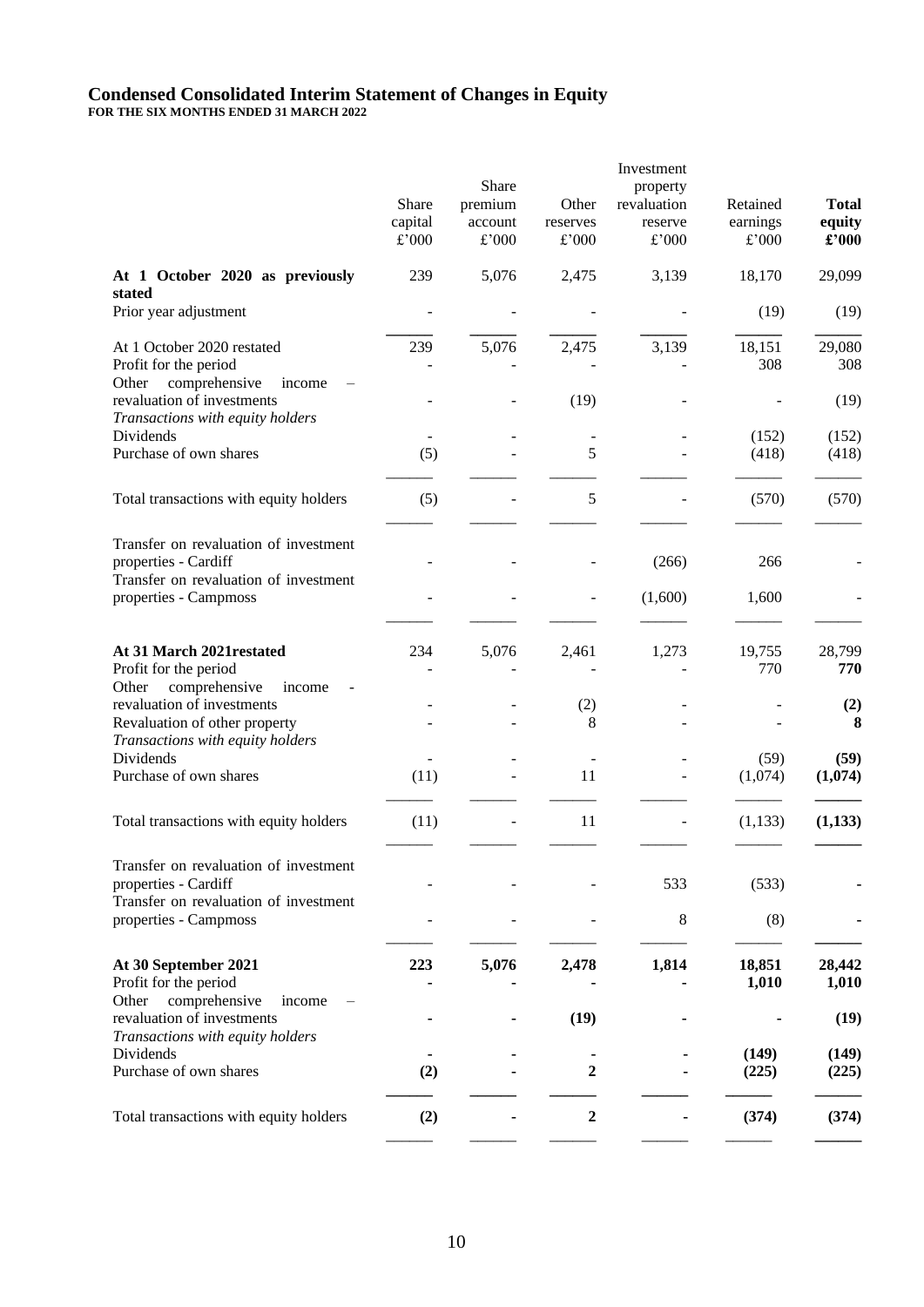**\_\_\_\_\_\_ \_\_\_\_\_\_ \_\_\_\_\_\_ \_\_\_\_\_\_ \_\_\_\_\_\_** \_\_\_\_\_\_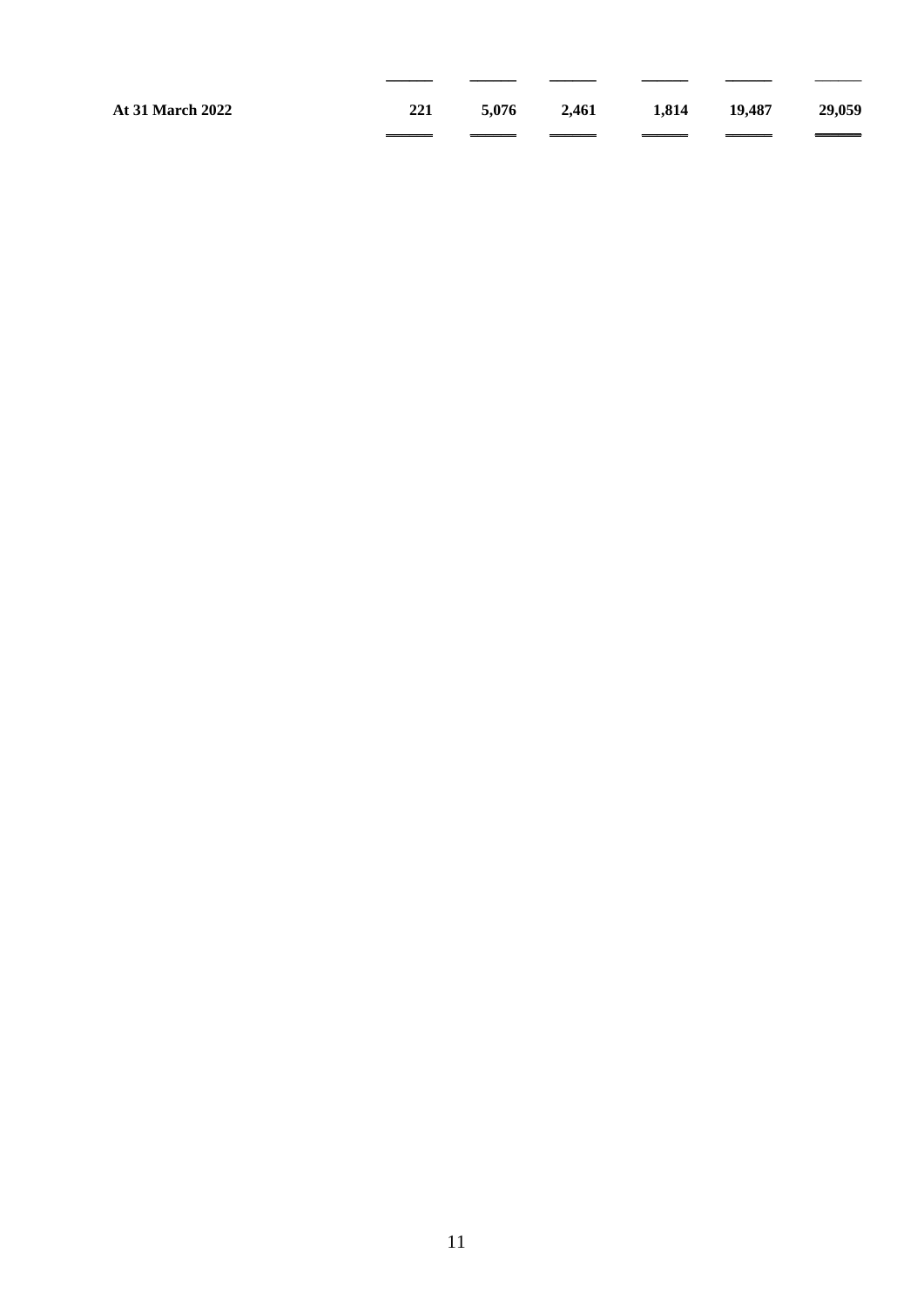### **Statement of Responsibility FOR THE SIX MONTHS ENDED 31 MARCH 2022**

The directors are responsible for preparing the condensed consolidated interim financial statements for the six months ended 31 March 2022 and they confirm, to the best of their knowledge and belief, that:

- the condensed consolidated set of interim financial statements for the six months ended 31 March 2022 have been prepared in accordance with IAS 34 – Interim Financial Reporting and in accordance with the requirements of UK adopted international accounting standards and The Companies Act 2006;
- the interim management report includes a fair review of the information required by:
	- a) DTR 4.2.7R of the Disclosure and Transparency Rules, being an indication of important events that have occurred during the first six months of the financial year and their impact on the condensed set of interim financial statements and a description of the principal risks and uncertainties for the remaining six months of the year; and
	- b) DTR 4.2.8R of the Disclosure and Transparency Rules, being related party transactions that have taken place in the first six months of the current financial year and that have materially affected the financial position or performance of the group during that period; and any changes in the related party transactions described in the last annual report that could do so.

### **J Richard Wollenberg,** Chairman

**Karen L Chandler,** Finance director

**Nigel D Jamieson,** Independent non-executive director

28 April 2022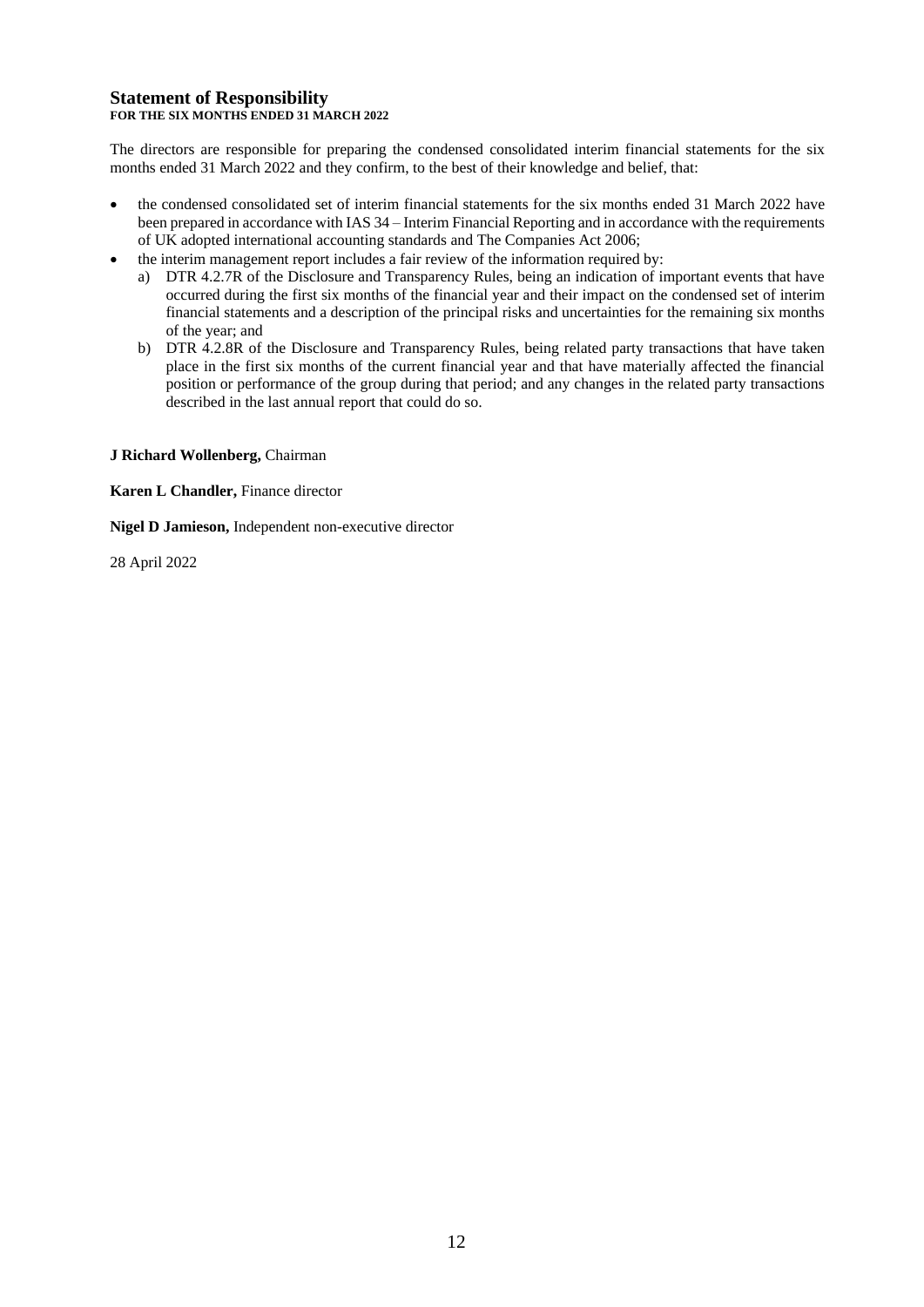### **Notes to the Condensed Consolidated Interim Financial Statements FOR THE SIX MONTHS ENDED 31 MARCH 2022**

### **1. Basis of preparation**

This condensed set of financial statements has been prepared in accordance with IAS 34 - Interim Financial Reporting in conformity with the requirements of The Companies Act 2006. The condensed set of financial statements are unaudited.

The annual financial statements of the Group are prepared in accordance with UK-adopted international accounting standards and as applied in accordance with the provisions of the Companies Act 2006. As required by the Disclosure and Transparency Rules of the Financial Conduct Authority, the condensed set of financial statements has been prepared applying the accounting policies and presentation that were applied in the preparation of the Group's published consolidated financial statements for the year ended 30 September 2021.

The comparative figures for the financial year ended 30 September 2021 are not the Group's statutory accounts for that financial year. Those accounts have been reported on by the Group's auditor and delivered to the registrar of companies. The report of the auditor was: unqualified; did not give any reference to any matters to which the auditor drew attention by way of emphasis without qualifying their report; and did not contain a statement under sections 498 (2) or (3) of the Companies Act 2006.

### **Accounting policies**

The condensed consolidated interim financial statements have been prepared applying the accounting policies that will be applied in the preparation of the Group's financial statements for the year ended 30 September 2022.

### **Use of estimates and judgement**

The preparation of financial statements in conformity with IFRS requires management to make judgements, estimates and assumptions that affect the application of accounting policies and the reported amounts of assets, liabilities, income and expense. Actual results may differ from these estimates.

Estimates and underlying assumptions are reviewed on an ongoing basis. Revisions to accounting estimates are recognised in the period in which the estimates are revised and in any future periods affected. The key areas in which estimates have been used and the assumptions applied are in valuing investment properties and properties in the joint venture, in valuing available for sale assets, in classifying properties and in the calculating of provisions.

An external, independent valuer, having an appropriate recognised professional qualification and recent experience in the location and category of property being valued, values the company's property portfolio at the end of each financial year. The directors of the joint venture value its portfolio each year; such valuation takes into account yields on similar properties in the area, vacant space and covenant strength. The directors of the group and joint venture review the valuations for the interim financial statements.

A provision is recognised in the balance sheet when the Group has a present legal or constructive obligation as a result of a past event and it is probable that an outflow of economic benefit will be required to settle the obligation. If the effect is material, provisions are determined by discounting the expected future cash flows at a pre-tax rate that reflects current market assessments of the time value of money and, where appropriate, the risks specific to the liability.

### **Going concern**

The Group has sufficient financial resources to enable it to continue in operational existence for the foreseeable future, to complete the current maintenance and development programme and meet its liabilities as they fall due. Accordingly, the directors consider it appropriate to continue to adopt the going concern basis in preparing these interim financial statements.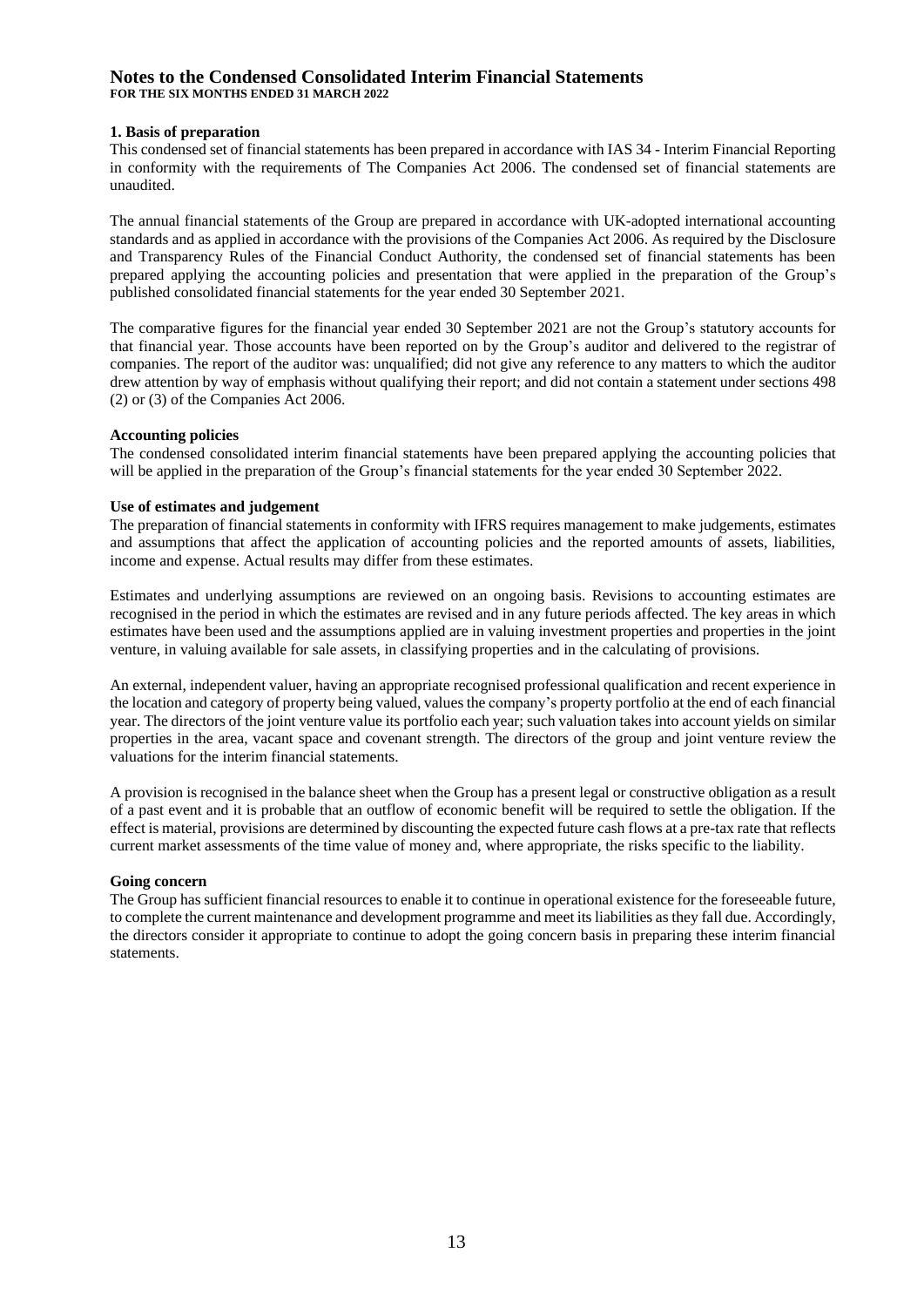### **Notes to the Condensed Consolidated Interim Financial Statements**

**FOR THE SIX MONTHS ENDED 31 MARCH 2021** (continued)

### **2. Segmental analysis**

The Group manages its operations in two segments, being property and other investment and property development. Property and other investment relate to the results for The Cardiff Property Company Limited where properties are held as investment property with property development relating to the results of First Choice Estates Plc and Thames Valley Retirement Homes Limited. The results of these segments are regularly reviewed by the Board as a basis for the allocation of resources, in conjunction with individual site investment appraisals, and to assess their performance. Information regarding the results and net operating assets for each reportable segment are set out below:

|                                               | <b>Property and</b><br>other investment | <b>Property</b><br>Development | <b>Eliminations</b> | Six months<br>31 March<br>2022<br>(Unaudited)<br><b>Total</b> |
|-----------------------------------------------|-----------------------------------------|--------------------------------|---------------------|---------------------------------------------------------------|
|                                               | £'000                                   | £'000                          | £'000               | $\pounds$ '000                                                |
| Rental income (wholly in the UK)              | 241                                     | 107                            | ٠                   | 348                                                           |
| Profit before taxation                        | 962                                     | 121                            | ٠                   | 1,083                                                         |
| Net operating assets<br>Assets<br>Liabilities | 27,074<br>(2,680)                       | 4,882<br>(217)                 | (1,850)<br>1,850    | 30,106<br>(1,047)                                             |
| Net assets                                    | 24,304                                  | 4,665                          |                     | 29,059                                                        |

|                                                             | Property and other<br>investment                                | Property<br>Development                            | Eliminations                     | Six months<br>31 March<br>2021<br>(Unaudited)<br>Total                            |
|-------------------------------------------------------------|-----------------------------------------------------------------|----------------------------------------------------|----------------------------------|-----------------------------------------------------------------------------------|
|                                                             | £'000                                                           | £'000                                              | £'000                            | £'000                                                                             |
| Revenue (wholly in the UK)                                  | 230                                                             | 92                                                 |                                  | 322                                                                               |
| Profit before taxation                                      | 260                                                             | 105                                                |                                  | 365                                                                               |
| Net operating assets<br>Assets<br>Liabilities<br>Net assets | 26,913<br>(2,648)<br>24,265<br>Property and other<br>investment | 4,808<br>(255)<br>4,553<br>Property<br>Development | (1,969)<br>1,969<br>Eliminations | 29,752<br>(934)<br>2<br>28,818<br>Year<br>September<br>2021<br>(Audited)<br>Total |
|                                                             | £'000                                                           | £'000                                              | £'000                            | £'000                                                                             |
| Rental income (wholly in the UK)                            | 434                                                             | 162                                                | $\overline{a}$                   | 596                                                                               |
| Property sales                                              | 462                                                             |                                                    |                                  | 462                                                                               |
| Profit before taxation                                      | 1,096                                                           | 163                                                |                                  | 1,259                                                                             |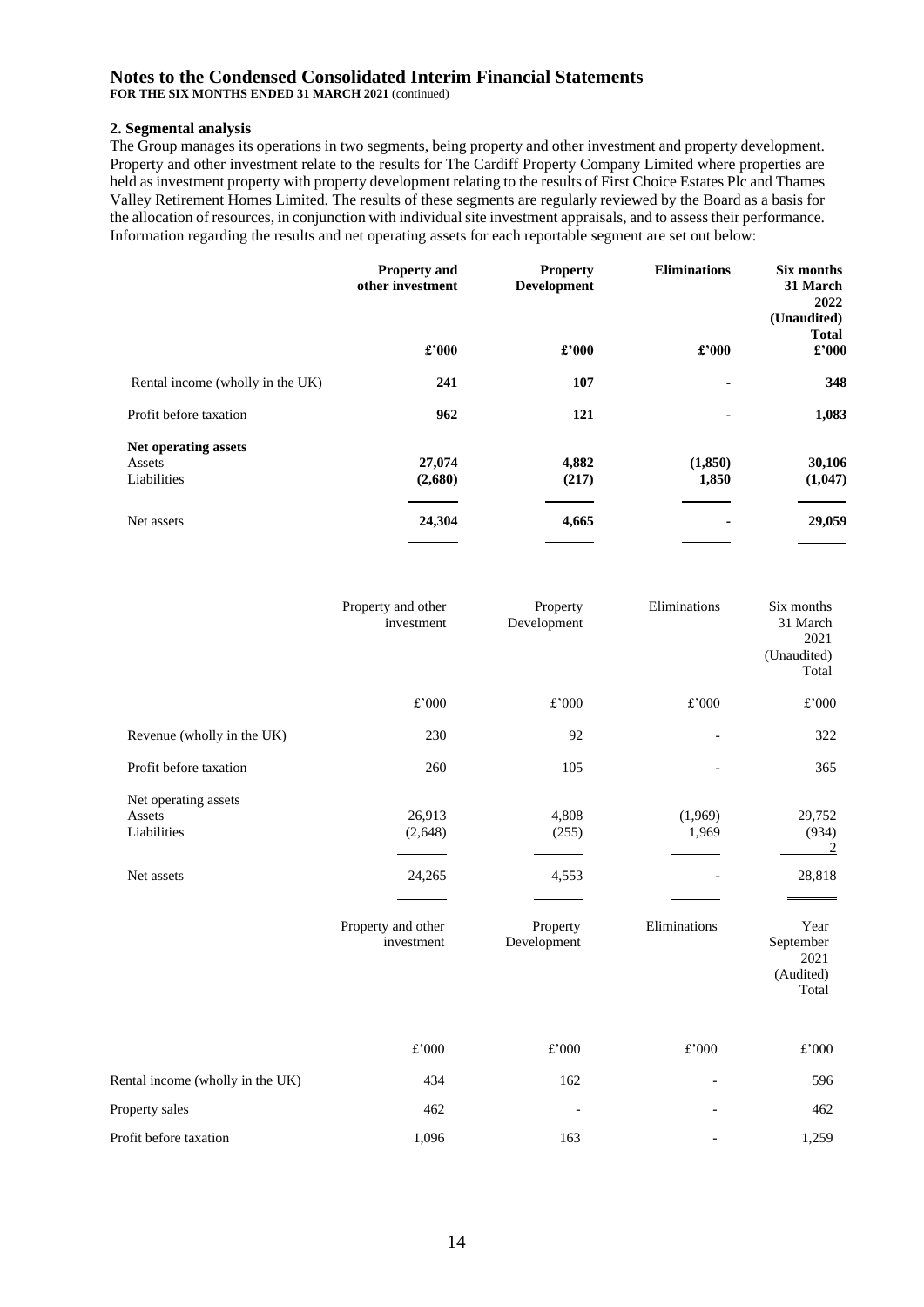Net operating assets

| Assets      | 26,607  | 4,851 | (1,802) | 29,656  |
|-------------|---------|-------|---------|---------|
| Liabilities | (2,765) | (251) | 1,802   | (1,214) |
|             |         |       |         |         |
| Net assets  | 26,607  | 4,851 | (1,802) | 29,656  |
|             |         |       |         |         |

"Eliminations" relate to inter segment transactions and balances which cannot be specifically allocated but are eliminated on consolidation.

The operations of the Group are not seasonal.

### **3. Taxation**

The tax position for the six-month period is estimated on the basis of the anticipated tax rates applying for the full year.

### **4. Dividends**

The interim dividend of 5.5p per share will be paid on 30 June 2022 to shareholders on the register on 27 May 2022. Under accounting standards this dividend is not included in the condensed consolidated interim financial statements for the six months ended 31 March 2022.

### **5. Earnings per share**

Earnings per share has been calculated using the profit after tax for the period of £1,010,000 (March 2021: £308,000; year ended September 2021: £1,078,000) and the weighted average number of shares as follows:

### Weighted average number of shares

|                        | 31 March<br>2022<br>(Unaudited) | 31 March<br>2021<br>(Unaudited) | 30 September<br>2021<br>(Audited) |
|------------------------|---------------------------------|---------------------------------|-----------------------------------|
| Basic and diluted      | 1,109,477                       | 1,188,434                       | 1,172,532                         |
| Earnings per share (p) | 91.03                           | 25.96                           | 91.91                             |
|                        |                                 |                                 |                                   |